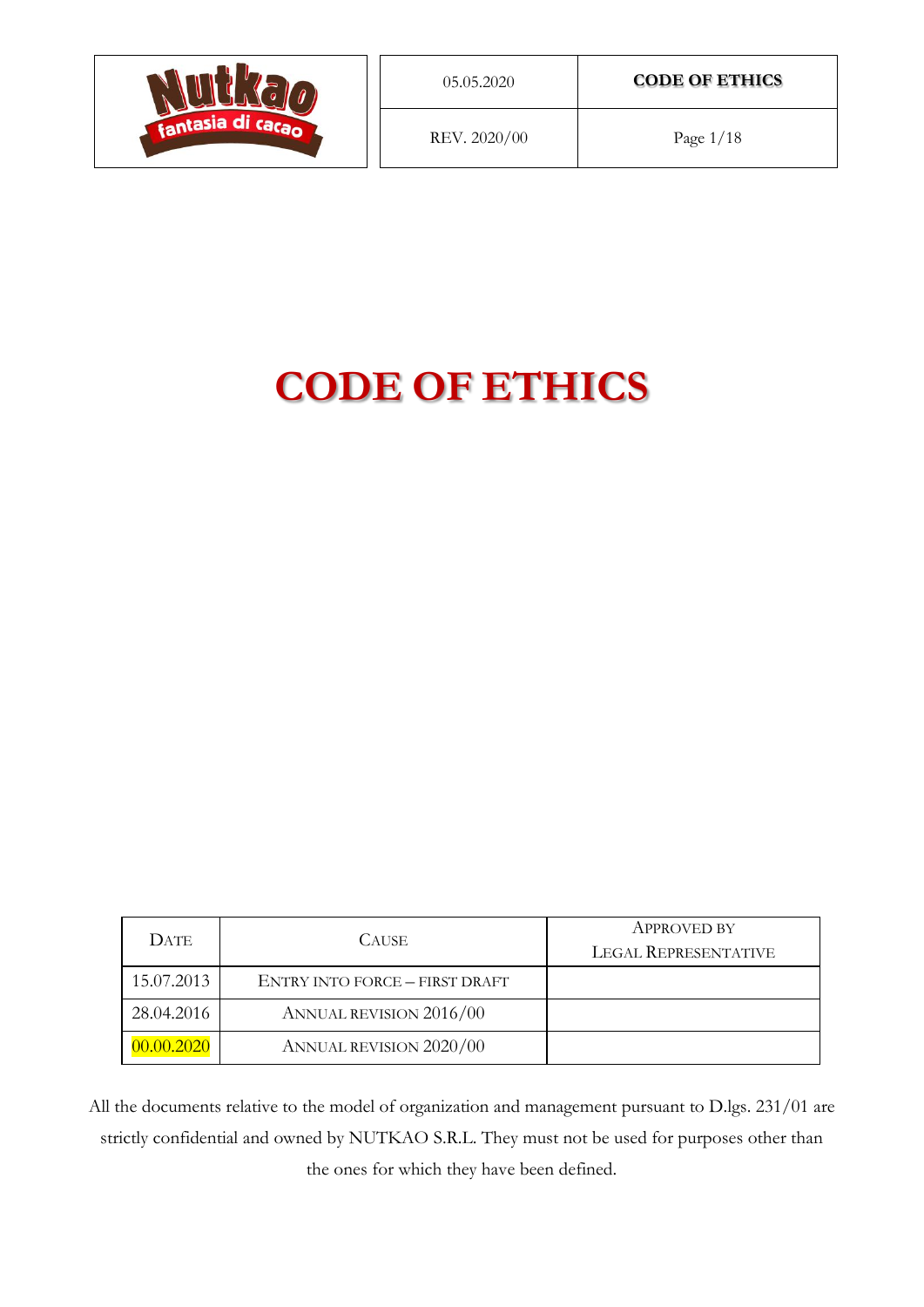

#### **TABLE OF CONTENTS**

| 2.<br>3.<br>4. |  |
|----------------|--|
|                |  |
|                |  |
|                |  |
| 5.             |  |
| 6.1            |  |
| 6.2            |  |
| 6.3            |  |
| 6.4            |  |
| 6.5            |  |
| 6.6            |  |
| 6.7            |  |
| 6.8            |  |
| 6.9            |  |
| 6.10           |  |
| 6.11           |  |
| 6.12           |  |
| 6.             |  |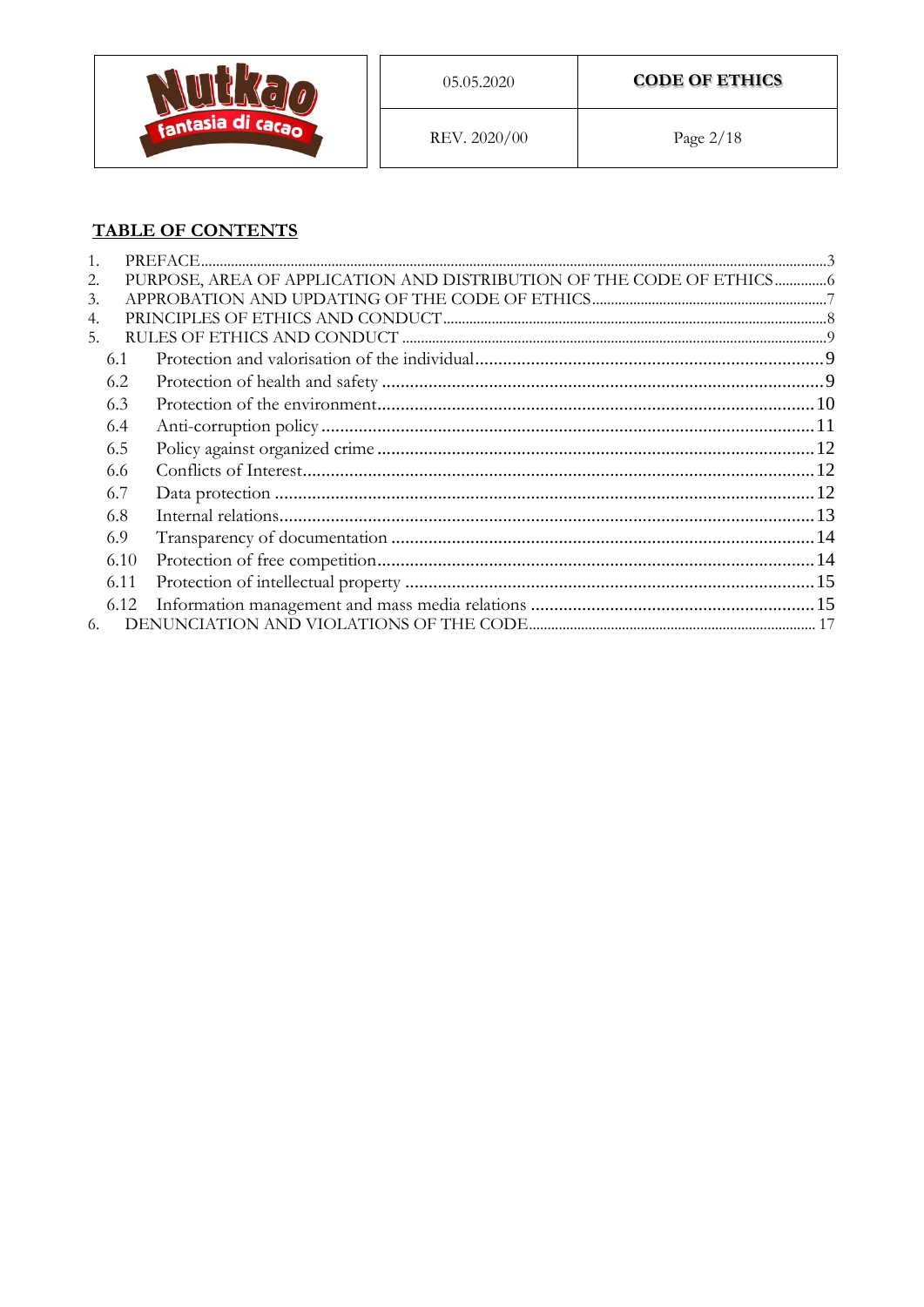

#### <span id="page-2-0"></span>**1. PREFACE**

NUTKAO S.R.L. (now NUTKAO), founded in 1982 by Giuseppe Braida, is the second Italian producer of chocolate spreads and market *leader* in Italy and France in the *Private label* sector, having positioned itself in the international market as one of the principal producers in this sector.

The variety of NUTKAO products ranges from the classic hazelnut-favoured chocolate spreads with different percentages of hazelnuts to two-coloured ones where the dark, chocolate-hazelnut part is complemented by a white, delicate milk-flavoured one. Thanks to continuous research many new types of spreads have been created:

- milk only spreads;
- spreads with a stronger flavour such as our dark chocolate spread;
- spreads with soy flour or without milk for people with food intolerances;
- diet spreads without sugar;
- certified organic spreads with 100% organic ingredients;
- palm oil free spreads with cocoa butter.

NUTKAO is also present on the market with its own *brands:*

- "*NUTKAO Fantasia di cacao*", the classic line of spreads with an intense hazelnut flavour, whose jar also contributes to its success;
- "*NUTKAO Gran Cremeria*", a 'premium' line of extra high quality;
- "*NUTKAO Snack*", the line for kids.

NUTKAO furnishes spreads for the following channels:

- *Retail* (spreads in jars, various types of glasses and collection cups; snacks).
- *Gourmet* (spreads in buckets of various formats; pralines available in thins, drops or bars depending on the recipe).
- *Industry* (semifinished chocolate spreads for industrial and artisan use).

The products and packaging formats have been designed to suit all channels of distribution, from small retail shops to wholesale distribution, large distribution and the confectionery industry.

The production plants are among the most modern ones that technology can afford today, all the while respecting the traditional processing methods which guarantee products that are "*typically Italian*".

NUTKAO only uses high-quality, carefully selected raw materials, such as powdered milk, hazelnuts, and cocoa. Key to obtaining the highest quality and great taste is the purchase of only peeled, raw and whole hazelnuts, to be toasted and ground by NUTKAO itself.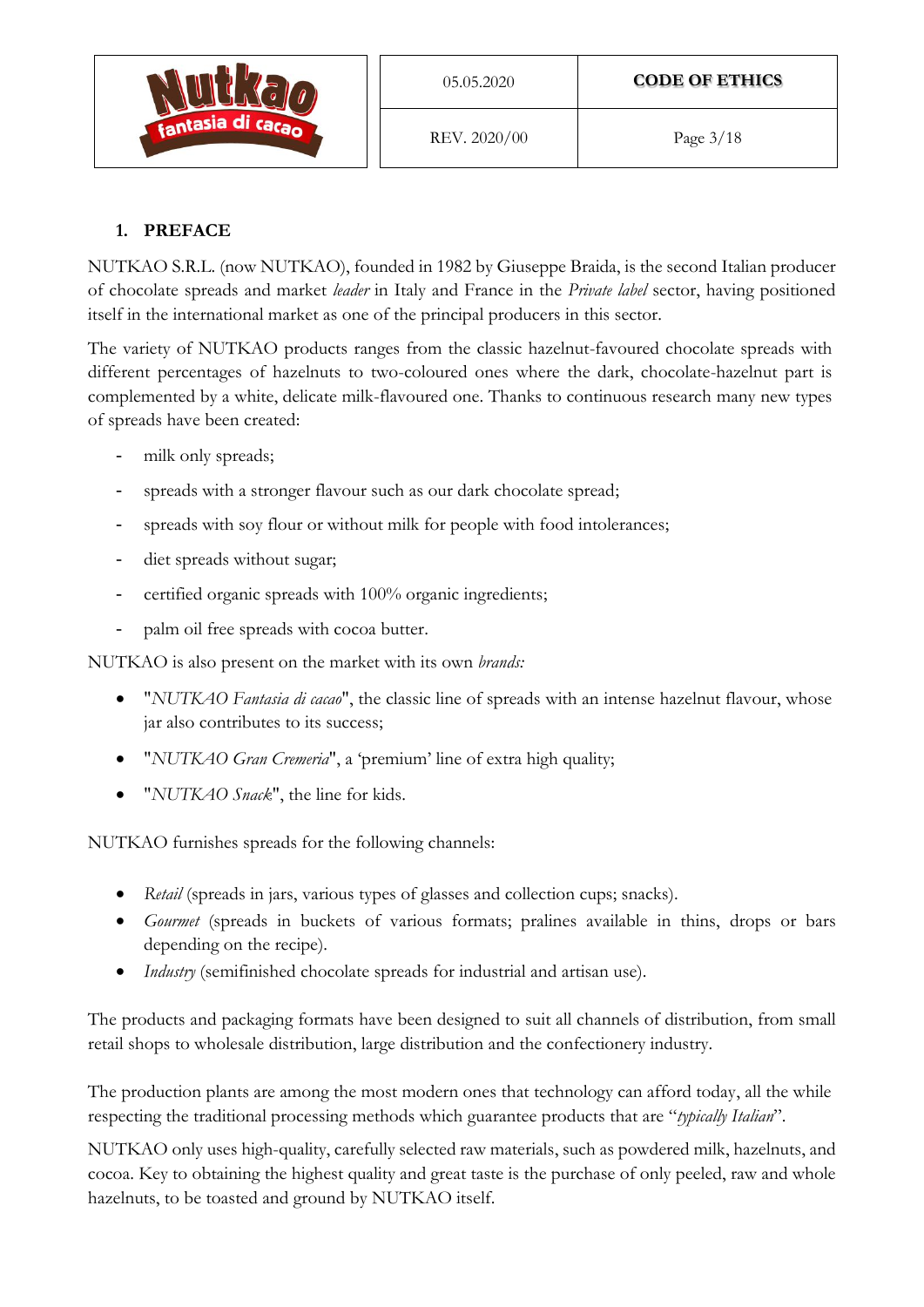

Dynamic and continuous quality research has enabled NUTKAO to become very versatile and satisfy the various requests of the market, offering even products designed expressly for certain customers.

NUTKAO has evolved throughout the years conquering a leading position in the international market of chocolate spread production for the *Private Label* segment: Today, NUTKAO supervises NUTKAO USA Inc, Afrotropic Cacoa Ltd and NUTKAO UK Ltd.

The application of strict control procedures and the constant attention paid to quality and product security have been confirmed by the following certifications obtained throughout the course of the years:

- ISO 22000, a certification aimed to allow all companies directly or indirectly involved in the food supply chain to exactly identify the risks to which they are exposed, and to manage them efficiently as well as to prevent accidents at any point in the chain and to ensure that existing legislation is being respected;
- IFS, international standard based on a shared evaluation method to qualify and select suppliers of food products, aimed at allowing the companies involved in organized large-scale distribution to guarantee the quality and security of food products offered for sale and to control the quality level of the products sold;
- BRC, a global standard for the safety of food products, aimed at ensuring the quality and safety of food products offered to consumers by suppliers and retailers in organized large-scale distribution.

In addition to the aforementioned certifications there are those regarding the production of specific products, which meet particular requirements for the raw materials used such as:

- BIO, a certification aiming to guarantee the compliance of products obtained through organic production methods with the current EU norms in all phases of production;
- RSPO, a certification regarding the production of spreads with palm oil obtained according to specific criteria for eco-sustainability;
- UTZ, a certification regarding the production of chocolate with cocoa obtained according to specific criteria for eco-sustainability;
- FAIR TRADE CACAO, certification regarding the production of chocolate and spreads with cocoa products obtained from sustainable supply chains.

NUTKAO has obtained the following further certifications:

- KOSHER CERTIFICATION, aimed at guaranteeing the compliance of the production with the entire body of religious rules which determine the nutrition of the practicing Jewish population;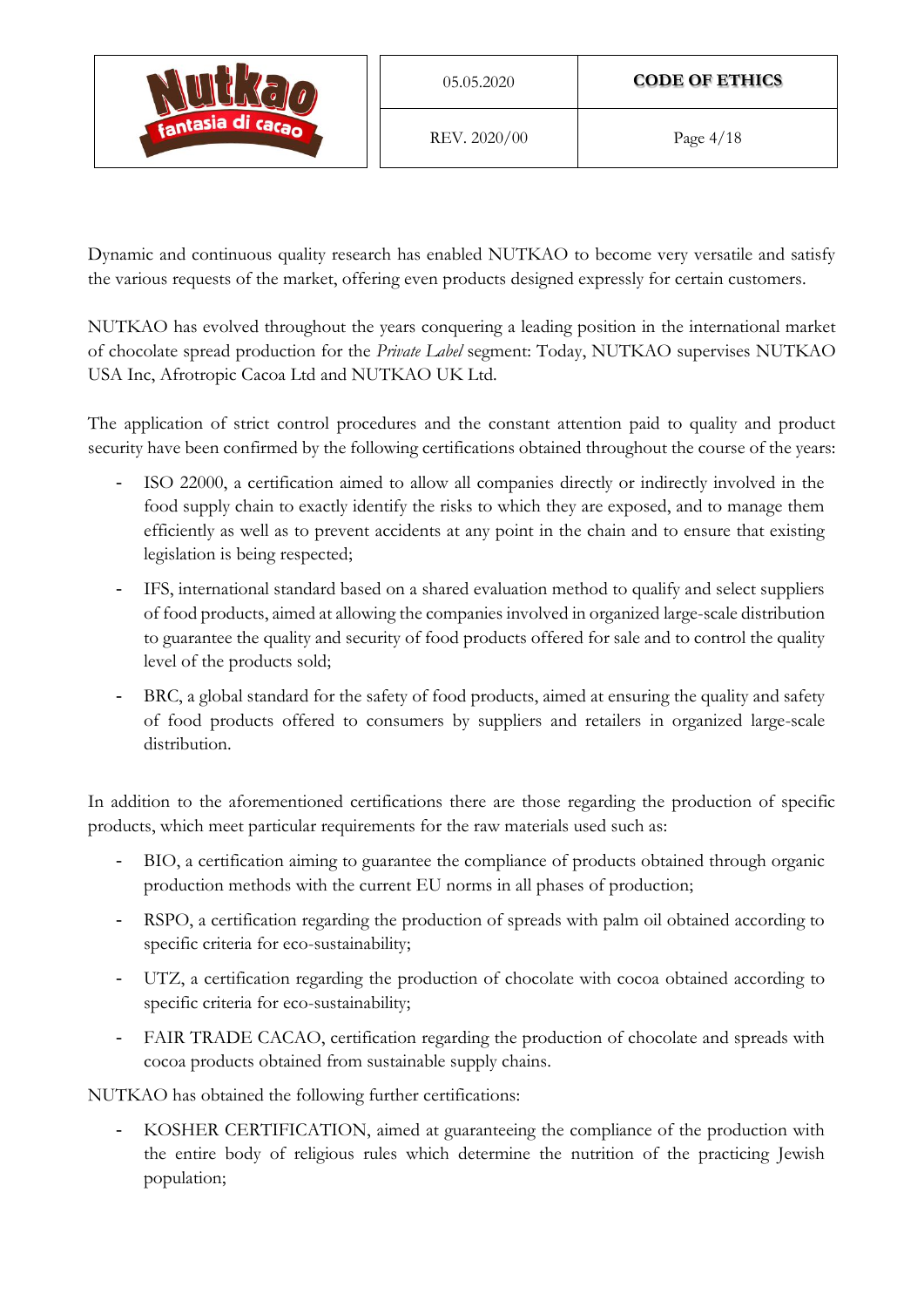

- WHA – HALAL, a quality certification which guarantees the conformity of systems, processes, services and products with requirements determined by Halal norms and international standards.

NUTKAO has also acquired the following systems:

- − Management system for the health and safety of workers based on SGSL UNI-INAIL;
- − Environmental management system based on the ISO 14001:2015 law attesting the attainment and maintenance of high quality and functioning standards relative to the environmental management system. 1

Finally, NUTKAO, in accordance with D.lgs. 231/01, has acquired a Model of Organization and Management (MOG 231) aimed at preventing the commission of crimes pursuant to D.lgs. 231/01 and to reduce the relative risk through the application of specific prevention protocols.

Consequently, NUTKAO has nominated a supervisory board (OdV) with autonomous power of initiative and control, whose task it is to supervise the functioning and the respect of the MOG231 (which features this Code of Ethics as an attachment) and to ensure its regular update.

<sup>&</sup>lt;sup>1</sup> Please note that the process leading up to the attainment of the certification on approbation of the present MOG231 is in its final phase.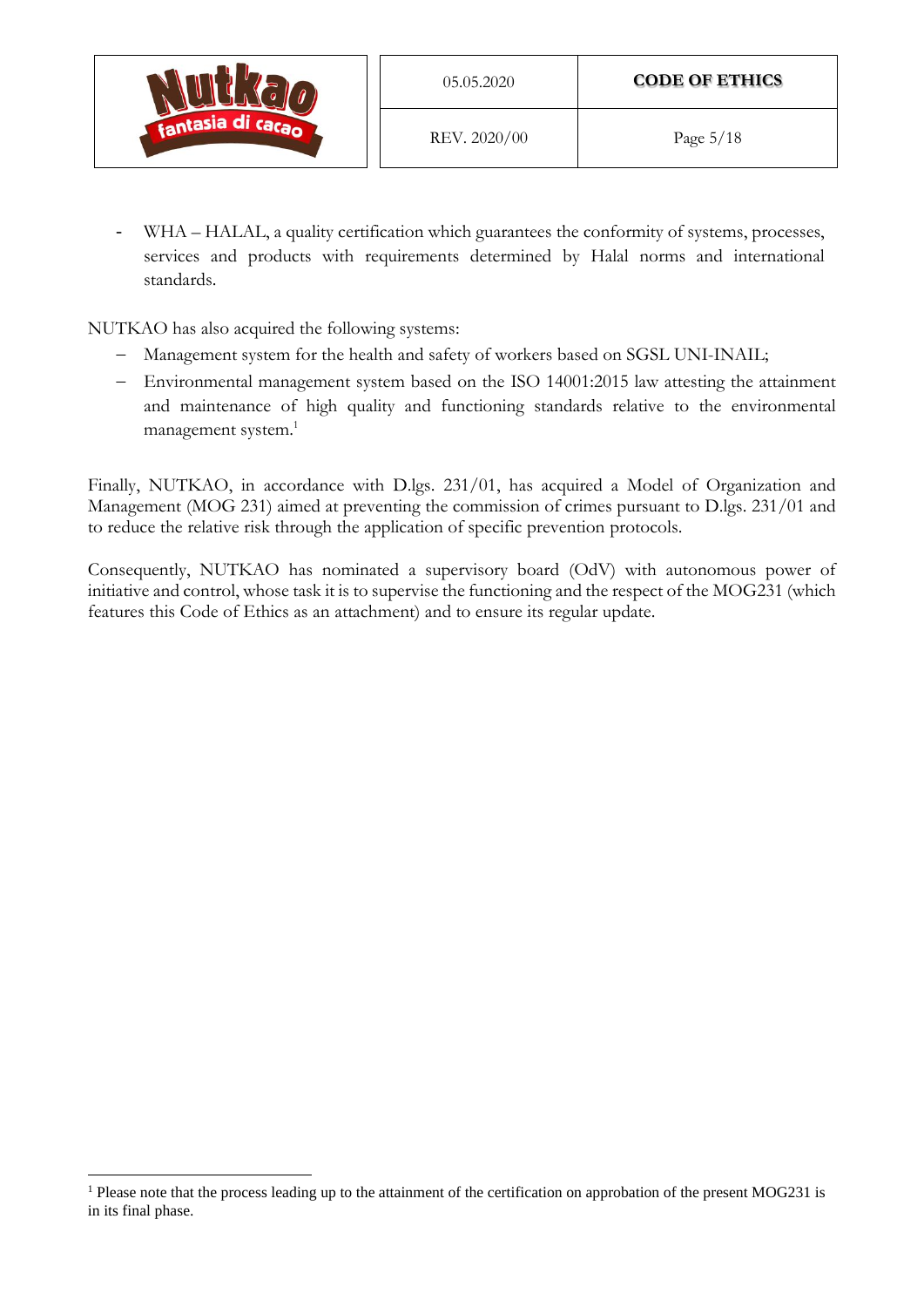

# <span id="page-5-0"></span>**2. PURPOSE, AREA OF APPLICATION AND DISTRIBUTION OF THE CODE OF ETHICS**

This Code of Ethics (henceforth referred to as "Code") fulfils the following functions:

- ❖ **validation**: the Code lists the duties and responsibilities of NUTKAO towards those who enter into contact with the company and vice versa;
- ❖ **awareness**: the Code allows all people concerned to recognize unethical behaviours and to remind others of the correct way of exercising the duties and powers attributed to the different positions;
- ❖ **incentive**: the Code contributes to the development of an awareness of ethical questions and reinforces the reputation NUTKAO as well as the relationship of trust with the people who enter into contact with the company.

The principles and regulations of this Code address and need to be known by all company functions, collaborators and consultants (henceforth referred to as **Addressees**), as well as by all those who entertain any kind of relationship with NUTKAO (for example, but not exclusively, suppliers, customers etc., henceforth referred to as **Third Parties**).

Therefore, the Code is distributed to all Addressees and made known to Third Parties via the company notice board, the company website, or through other adequate channels: all those (Addressees and Third Parties) who entertain relationships with NUTKAO, must accept the regulations contained in this Code and strive to respect them.

All Addressees are obliged to:

- know and promote the principles and values contained in this Code;
- act according to the ethical-behavioural norms indicated in the Code both in carrying out their respective professional activities and in relating to anybody external to the company, refraining from any behaviours contrary to the norms;
- make sure the Code is applied correctly and continuously on all levels of the company cooperating with the company authorities responsible for its enforcement.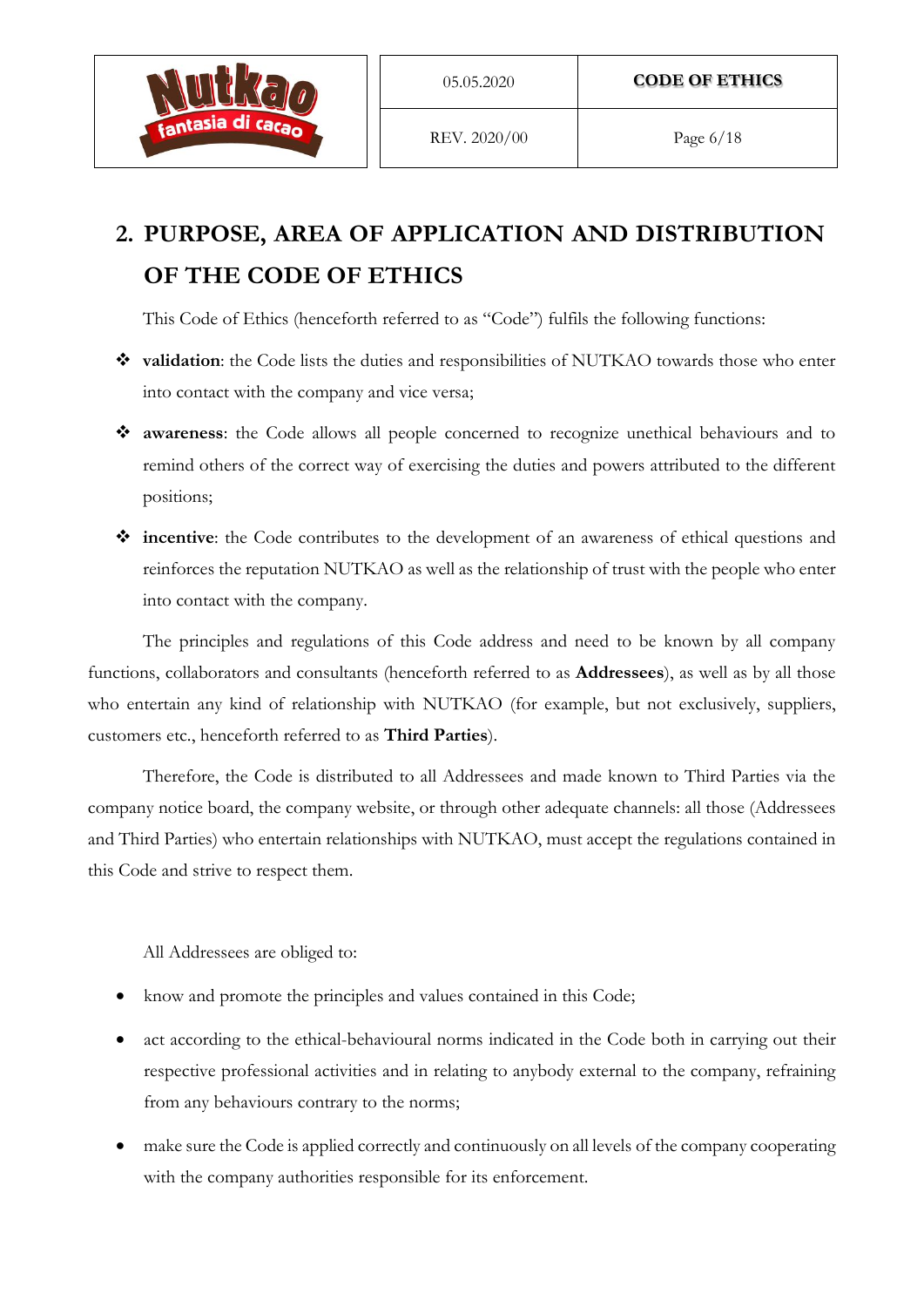

Third Parties are obliged to conduct themselves in a way that respects the law, and shows fairness and good faith, in keeping with the ethical-behavioural rules contained in this Code.

### <span id="page-6-0"></span>**3. APPROBATION AND UPDATING OF THE CODE OF ETHICS**

This Code is approved, revised and updated by the Board of Directors.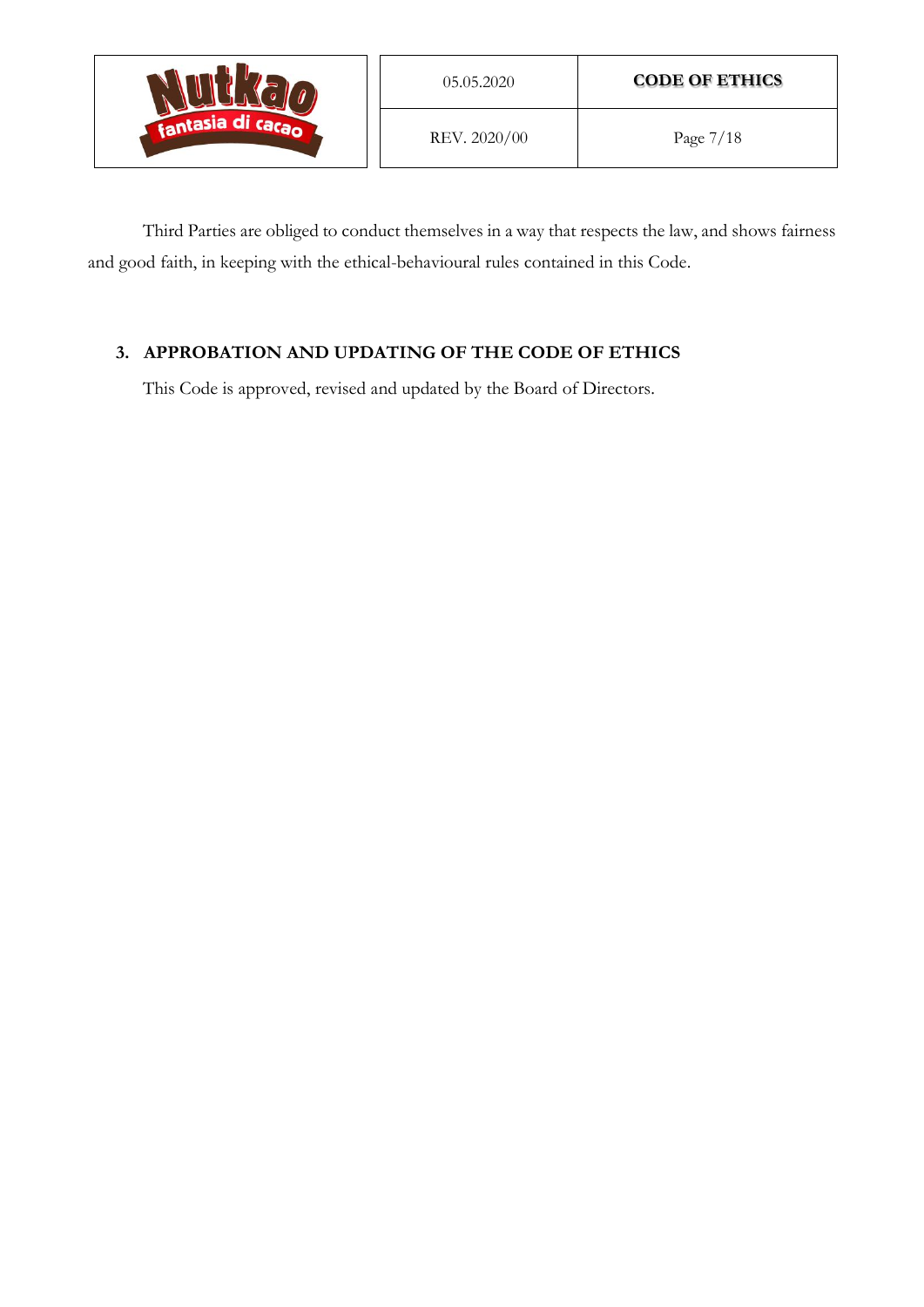

#### <span id="page-7-0"></span>**4. PRINCIPLES OF ETHICS AND CONDUCT**

All work-related activities undertaken for NUTKAO must be carried out with professionalism, moral rectitude and fairness, also in order to protect the company image.

All Addressees and Third Parties are required to comply with the following ethical-behavioural principles while carrying out their tasks:

- Legality, i. e. respecting the law, the regulations and all the rules currently applicable in Italy and/or in the foreign countries in which NUTKAO is operating;
- Equality, i. e. treating all Addressees and Third Parties equally, independently of their age, gender, race, language, religion, political views and personal economic and social conditions;
- Honesty and Fairness, i. e. respecting the principles of moral integrity, fair judgment and truthfulness, refraining from committing reprehensible actions, or those which, according to common judgment, contrast with the notion of honesty;
- Impartiality, i. e. acting and judging with objectivity and a spirit of fairness, without any form of favouritism towards any of the parties involved, be they public or private, or linked to the Addressees or Third Parties by relationships of friendship, rivalry, kin or affection;
- Trasparency, i. e. guaranteeing the full retreadability and easy identification of every activity in all its stages, so that all relationships remain comprehensible and the related actions justifiable;
- Confidentiality, i. e. scrupulously refraining from disclosing any personal or company data (be they of technical, logistical, strategic or economic nature), respecting the existing legislation regarding privacy;
- Diligence, i. e. carrying out one's tasks with assiduity, precision, attention and care.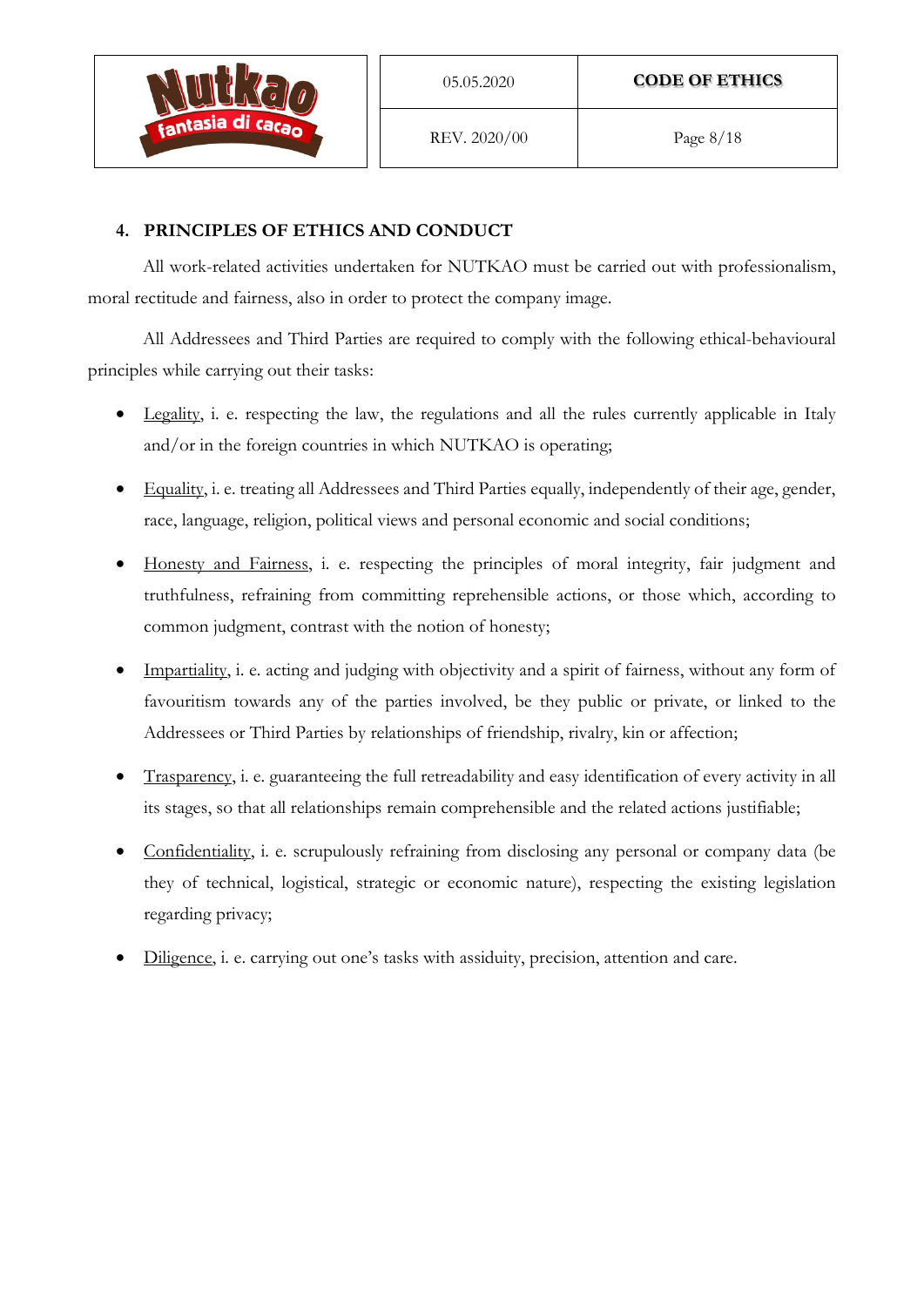

#### <span id="page-8-0"></span>**5. RULES OF ETHICS AND CONDUCT**

#### <span id="page-8-1"></span>**6.1 Protection and valorisation of the individual**

NUTKAO endeavours to valorise the capacities and competences of the Addressees, making available to the latter a series of educational tools as well as many opportunities for professional growth.

In particular, NUTKAO guarantees that processes of selection, management and education proposed to the Addressees are based on evaluations of their professionality and merit, forbidding any form of direct or indirect discrimination on the basis of gender, language, race, religion, political views and other personal or social conditions.

NUTKAO prohibits any form of activity which includes the exploitation or enslavement of individuals, as well as any form of exploitation of minors.

#### <span id="page-8-2"></span>**6.2 Protection of health and safety**

NUTKAO guarantees the best possible sanitary and safety conditions in its work environments and protects the health of all Addressees and Third Parties who frequent the company's work spaces carrying out their tasks in compliance with the existing national and European laws and recognizing the crucial role of the principles of protection of the health and safety of the individual in the completion of the Company *Mission*.

To this end NUTKAO encourages and promotes among the Addressees (as well as visitors and contractors) a culture of health and safety through education and information sessions, defines roles and responsibilities and emits internal procedures the observance of which is expected.

NUTKAO´s health and safety management system is based on the respect:

- − of the law as defined in D.Lgs. 9/4/08 n. 81 and subsequent amendments and additions, as well as the legislation applicable in the sector;
- of the guiding principles defined in UNI-INAIL;
- − of the guiding principles defined in British Standards OHSAS 18001:2007.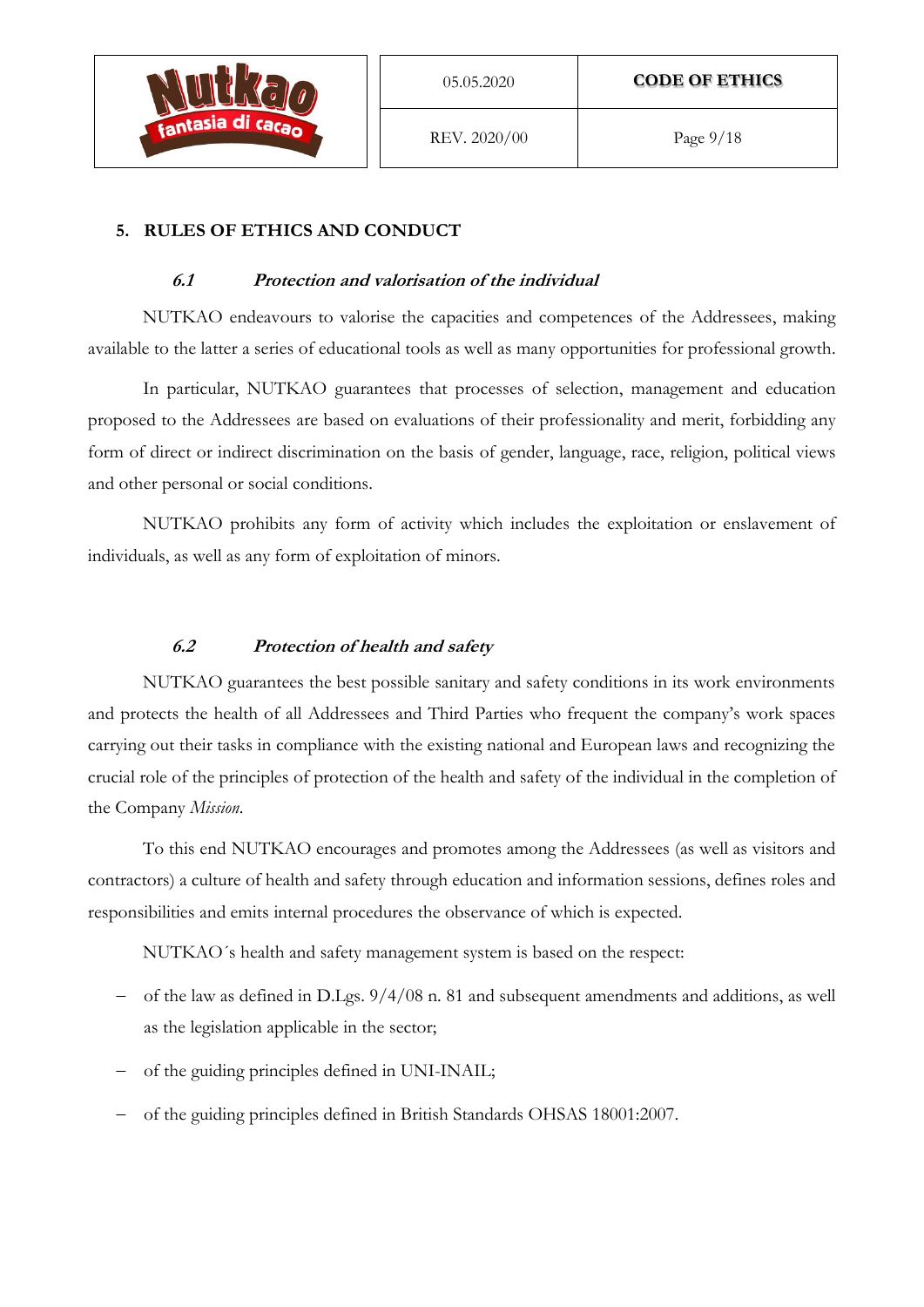

The addressees must respect the regulations and duties regarding protection and preventive measures in work environments, setting themselves goals of excellence that go beyond the mere observance of the law, fully aware of the important value which the upkeeping of sanitary, safety and health conditions represents.

#### <span id="page-9-0"></span>**6.3 Protection of the environment**

NUTKAO adheres to a philosophy of eco-responsibility aimed at guaranteeing the best possible conditions for the protection and respect of the environment, carrying out its activity in observance of the existing national and European legislation, recognizing the crucial role of the principles of protection of the individual and the environment in the completion of the Company *Mission*.

NUTKAO promotes among the Addressees (as well as visitors and contractors) the respect for the environment as a primary good and shared resource to save for the common benefit and future generations in view of ensuring a sustainable development which prevents any form of pollution (e.g. environmental, acoustic, water, etc.), considering the environmental impact of every production process, limiting the environmental impact of its activities, also through the use of vehicles and technologies which do not harm the environment and its biodiversity, as well as defining roles and responsibilities and emitting internal procedures which must be followed.

NUTKAO's environmental management system<sup>2</sup> bases itself on the respect:

- of legislation such as D.Lgs. 3 April 2006, n. 152 and subsequent amendments and additions, as well as the legislation applicable in the sector;

of the guiding principles in UNI EN ISO 14001:2015.

The Addressees must respect the regulations and duties regarding the protection of the environment, waste separation and recycling of reusable materials, setting themselves goals of excellence that go beyond the mere observance of the law, fully aware of the important value which the protection of the environment represents.

<sup>&</sup>lt;sup>2</sup> Please note that the process leading up to the attainment of the certification UNI EN ISO 14001:2015 on approbation of the present MOG231 is in its final phase.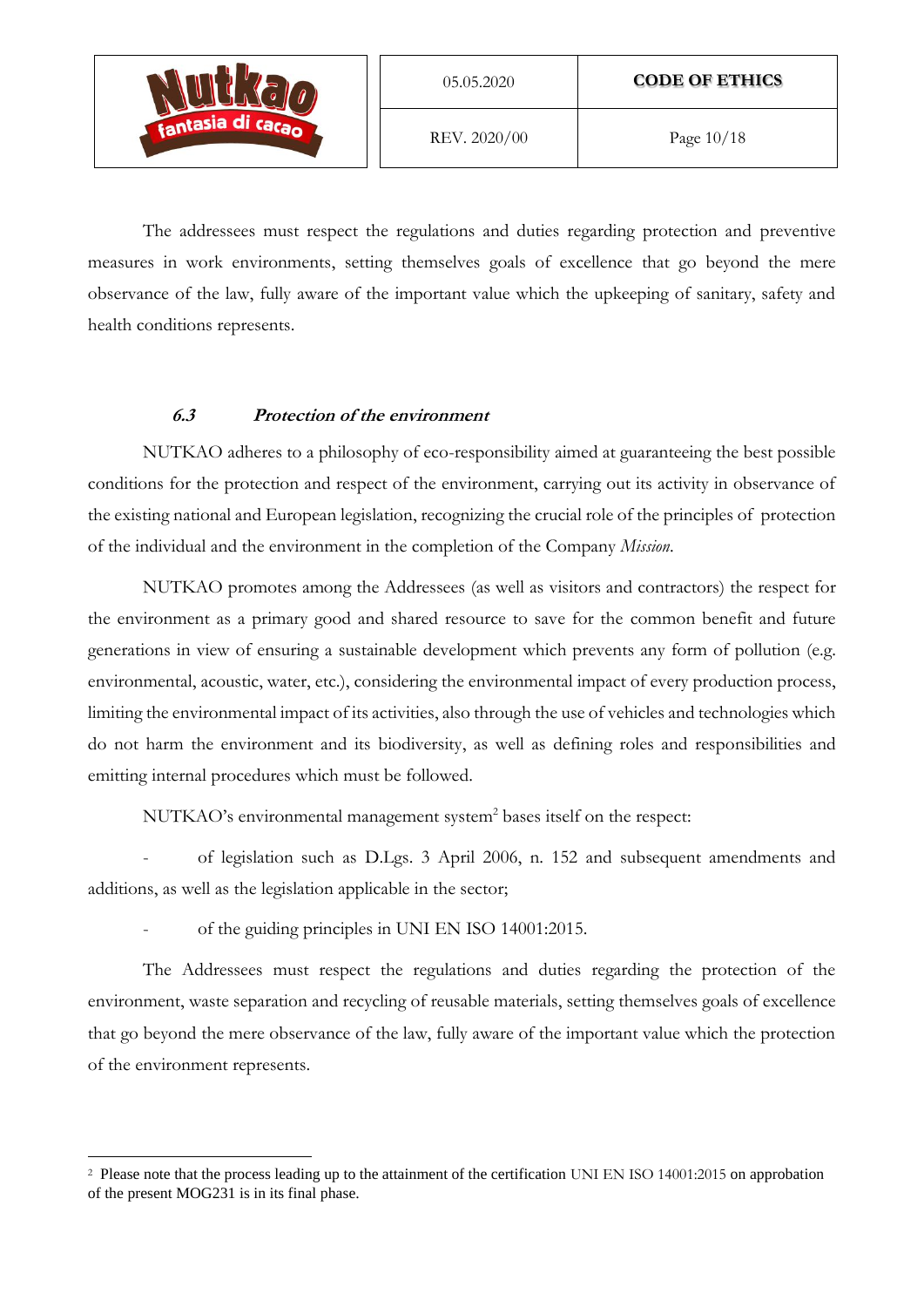

#### <span id="page-10-0"></span>**6.4 Anti-corruption policy**

NUTKAO entertains and manages the relationships with public and private entities in respect of the existing legislation, the principles defined in this Code and the internal procedures.

Any contact with public or private entities must be managed with fairness and transparency, so as to avoid any behaviour intended to influence, if only potentially, the decisions at stake.

Donations, gratuities, direct or indirect benefits, gifts and acts of courtesy or hospitality aimed at influencing, even only subtly, the other (public or private) parties' choices, or making agreements with the latter, is prohibited.

Donations, gratuities, direct or indirect benefits, gifts and acts of courtesy or hospitality may only be allowed if they are of modest value and offered occasionally in the context of the normal relations of courtesy which are customary in the region or internationally, meeting the criteria of humbleness (i.e., of merely symbolic value) and parity of costs in the choice of the gift.

It is in any case forbidden to make gifts on a personal basis or drawing from social funds which are not foreseen for that purpose: only NUTKAO has the power to allocate money to that end.

Likewise, it is forbidden for the Addressees to receive (or accept the promise of) donations, gratuities, direct or indirect benefits, gifts and acts of courtesy or hospitality aiming to influence choices or to direct choices in a certain way.

NUTKAO does not give away any form of (direct or indirect) contributions to parties, movements, committee as well as political and trade union organizations or their candidates and representatives, with the exception of what is permitted by legislation and current regulations. In this regard, the sponsorship of events, demonstrations, meetings and similar initiatives may only be allowed if in accordance with the law and the principles of loyalty, fairness, transparency and verifiability, as well as the internal procedures adopted by NUTKAO.

NUTKAO can make contributions or donations to organizations with social, moral, scientific and cultural aims, refraining however from doing so should this create any conflicts of interest between individuals or companies.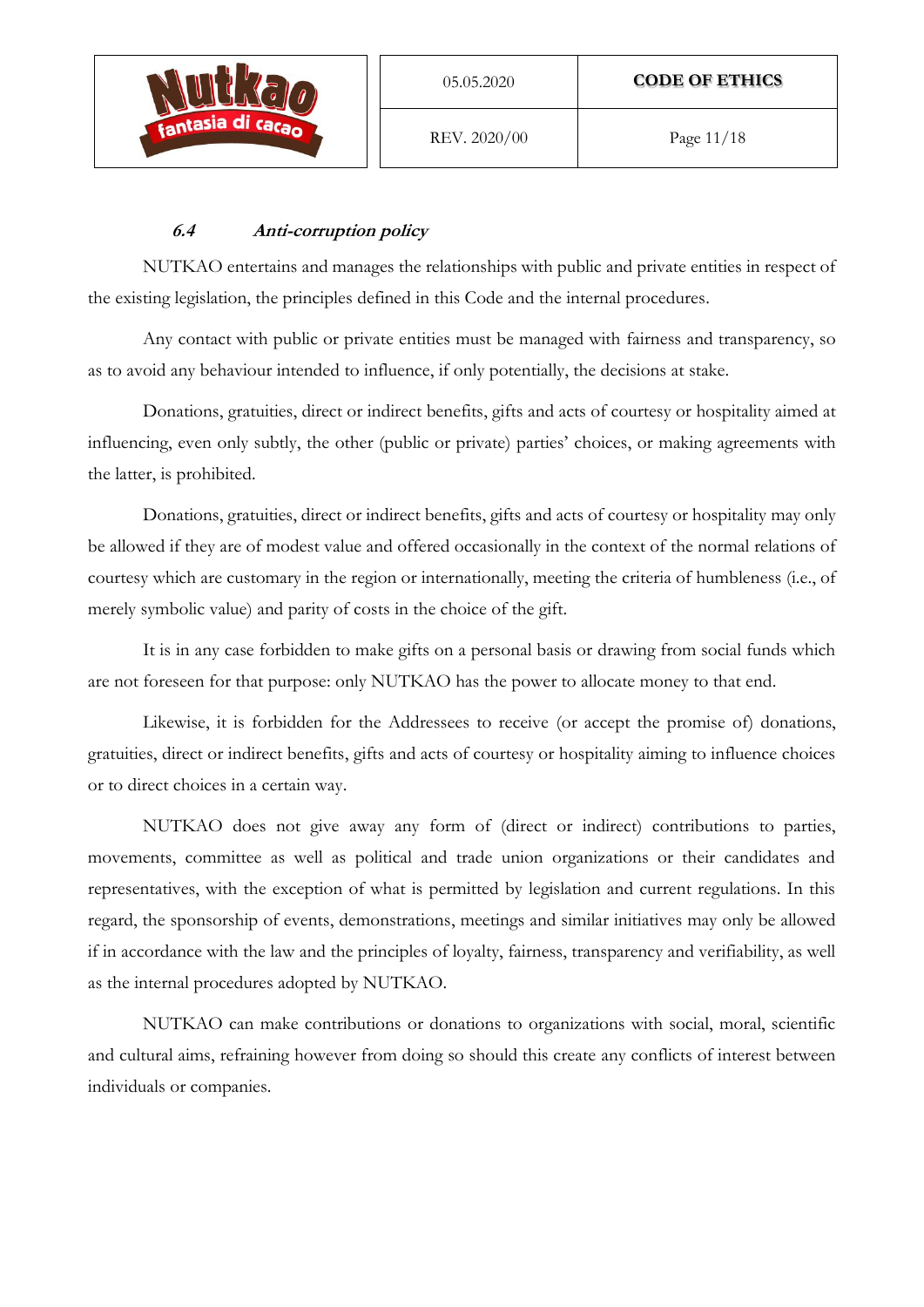

#### <span id="page-11-0"></span>**6.5 Policy against organized crime**

NUTKAO firmly condemns any form of organized crime, including the activities of the Mafia.

NUTKAO commits to verifying the requirements of honourability and trustworthiness in business partners (suppliers, consultants, contractors etc.) and customers, also possibly by checking the presence of companies on the W*hite list* of reference.

In any case, no trade relationship will be established or continued with business partners who are even only under suspicion of being part of or entertaining relations with criminal organizations, or facilitating activities of organized crime, even only occasionally.

#### <span id="page-11-1"></span>**6.6 Conflicts of Interest**

All addressees and people who work for NUTKAO must refrain from any activities which might entail an opposition between third parties' or personal interests and the company's, or interfere with and hinder individuals' capacity of making decisions in the interest of NUTKAO in an impartial and objective manner.

No Addressee is allowed to conduct any activities which might benefit competitors, or take on the position of consultant, member of the board of directors or the board of auditors of competing companies. Nor can any Addressee work for competitors, except where this is expressly allowed by the company.

No Addressee can use her position to realize interests in opposition to those of NUTKAO, or use information acquired during the course of her working activities to her own benefit of that of third parties where that contrasts with the interests of NUTKAO.

#### <span id="page-11-2"></span>**6.7 Data protection**

Personal data is defined as any information which identifies or renders identifiable, directly or indirectly, a natural person or her characteristics, habits, lifestyle, personal relationships, state of health, economic situation etc.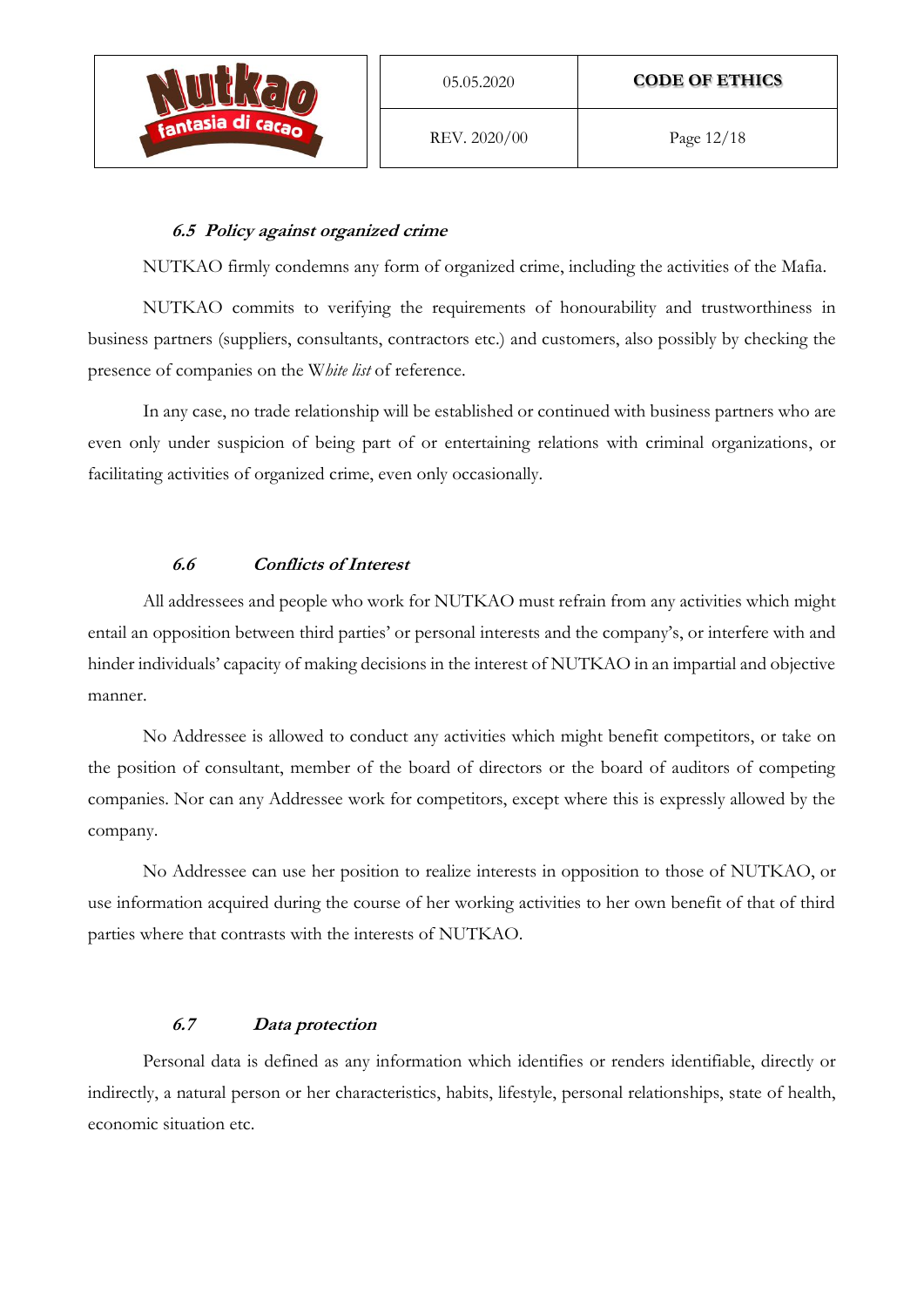

NUTKAO protects the personal data of all Addressees as well as all people who enter into contact with the company, avoiding any inappropriate use of the data and respecting the existing legislation and internal procedures regarding privacy.

NUTKAO shall inform those concerned accordingly about the person in charge of data processing, as well as its conditions and objectives, guaranteeing that it is carried out exclusively for the defined, explicit and legitimate reasons indicated in full respect of the criteria of lawfulness and fairness of treatment.

NUTKAO guarantees the use of computer systems and software which reduce to a minimum the use of personal and identification data and – where possible – guarantees the use of other adequate ways of maintaining the anonymity of the person concerned.

In any case, the data revealed to NUTKAO are preserved merely for the period of time strictly necessary for the fulfilment of the purposes for which they have been collected and/or subsequently treated and are safeguarded using appropriate measures which reduce to a minimum the risk of destruction, loss, unauthorized access and treatment which is unauthorized or not in compliance with the purposes for which the data have been collected.

#### <span id="page-12-0"></span>**6.8 Internal relations**

All Addressees are required to fully collaborate with one another, in order to complete the company's *Mission*.

All Addressees are required to exert the powers they have acquired through their position in a balanced, fair, prudent and non-discriminatory way.

High managers must not misuse their position and are required to refrain from showing any unfair and/or intimidating behaviours towards the employees.

Employees must respect the rules imparted to them by their superiors and inform the competent company authorities about any situation which contrasts with the current regulations.

Employees are furthermore required to show solidarity among each other in order to create a work environment which respects the individual and the worker both from a professional and a relational point of view.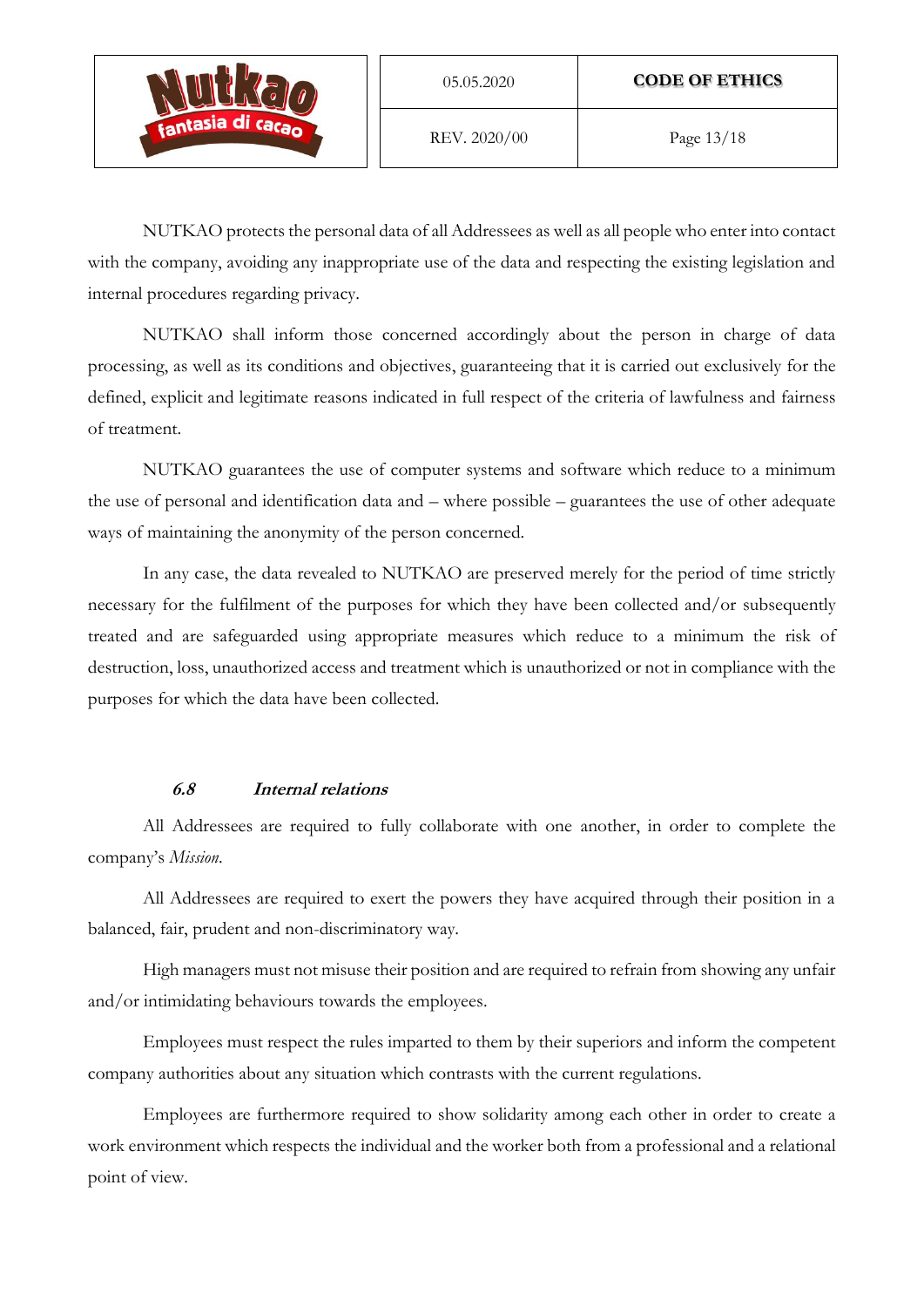

#### <span id="page-13-0"></span>**6.9 Transparency of documentation**

NUTKAO strives to write and publish company documents in the respect of the principles of truthfulness, completeness and transparency.

Any form of behaviour intended to impede or hinder the course of any activities regarding the monitoring or revision of company documents is prohibited.

NUTKAO strives to preserve all documents relative to each of its operations – regarding business, accounting etc. – so as to guarantee the retreadability of the operations as well as the identification of the individuals who have authorized and performed them.

#### <span id="page-13-1"></span>**6.10 Protection of free competition**

NUTKAO recognizes fair competition as an element fundamental to its growth, its constant improvement and its reputation.

NUTKAO demands the respect of the laws governing the market avoiding and forbidding unfair practices which are liable to falsify regular commercial competition.

NUTKAO commits to conducting business fairly and in good faith, banning – for example, but not exclusively:

practices of boycotting, sales below cost, diversion of employees, theft and use of other companies' secrets, illicit interference with other companies' distribution systems, parasitic competition as well as any other type of agreements with competitors intended to fix or control prices or sales policies, or to interfere with free product distribution;

any ambiguous, irregular, misleading or unfair practices, independently of whether or not they violate the existing legislation on the matter;

any form of approaching and soliciting other companies' customers as well as concluding business in breach of the sectoral legislation.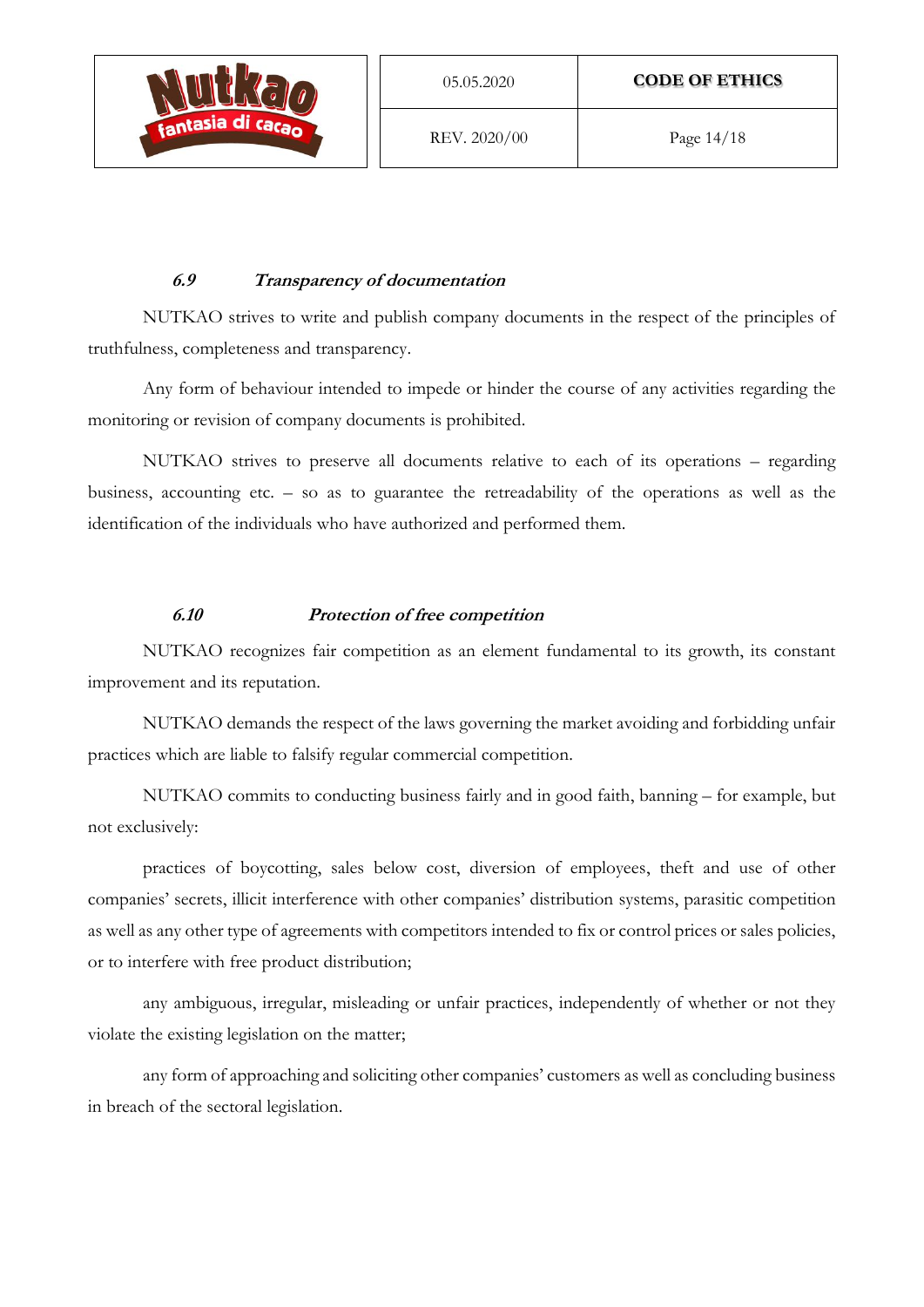

#### <span id="page-14-0"></span>**6.11 Protection of intellectual property**

All ideas, data, and information generated by NUTKAO, as well as possible patents, brands and copyrights owned by NUTKAO are protected in the respect of the existing legislation on the matter.

All people working for NUTKAO in any form are required to maintain strict confidentiality and secrecy and not reveal or unduly request any details about documents, know-how, research projects, business operations and, in general, about any information imparted to them on account of their working relationship with the company.

#### **6.12 Information management and mass media relations**

<span id="page-14-1"></span>NUTKAO endeavours to ensure that all external communications respect the principles of truthfulness, accuracy and transparency.

All people who work for NUTKAO in any form are required to maintain strict confidentiality and not reveal or unduly request any details about documents, know-how, research projects, business operations and, in general, about any information imparted to them on account of their working relationship with the company.

NUTKAO commits to managing press relations, means of communication and information as well as, more generally, relations with external interlocutors respecting the internal operating procedures and appointing authorized personnel for these purposes.

Any request for news on the part of the mass media received by NUTKAO staff must be transmitted to the person/department expressly in charge of these matters.

The reader is at this point reminded of the principles, to the extent applicable, already expressed in the chapters dedicated to conflicts of interest and the protection of intellectual property.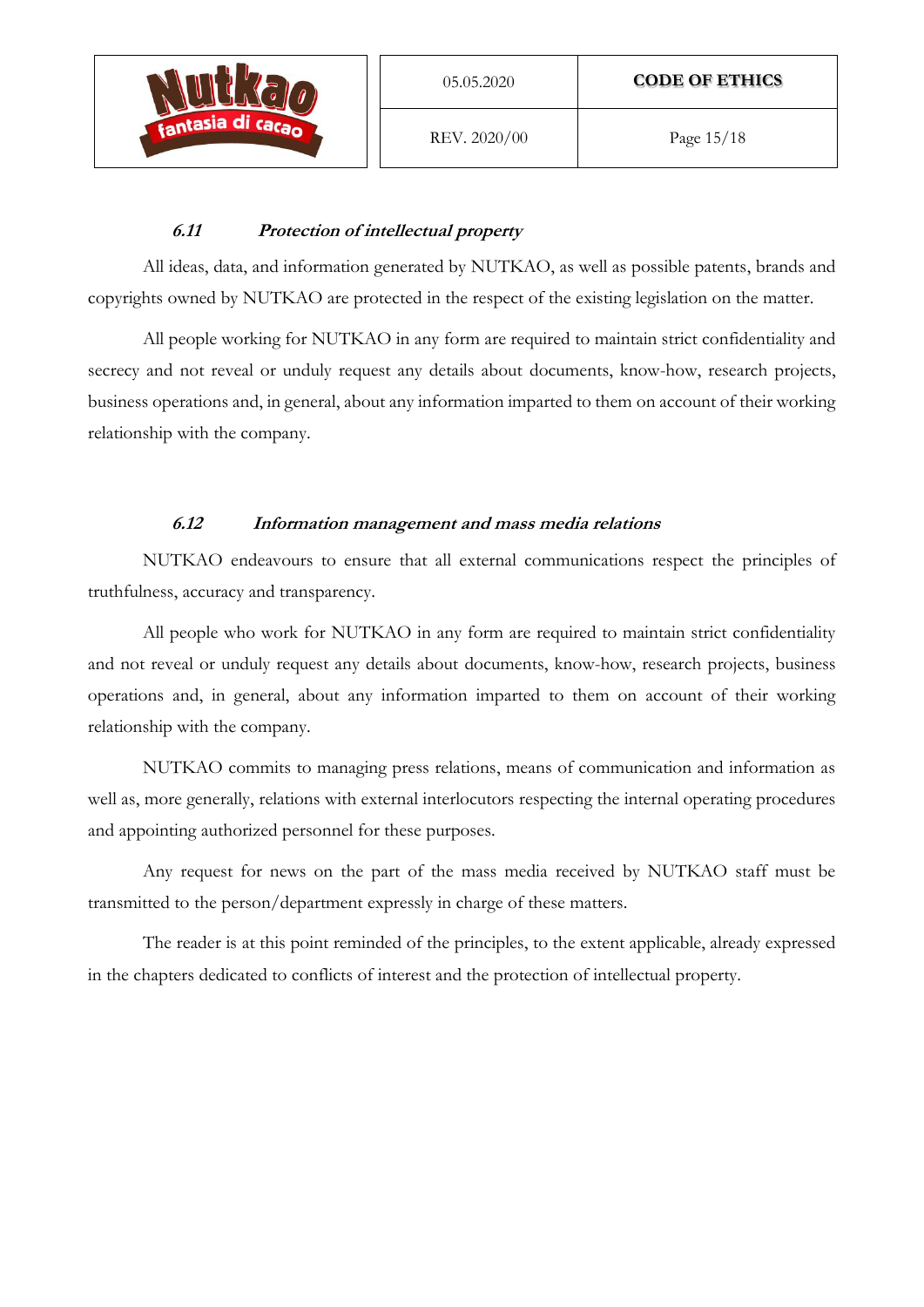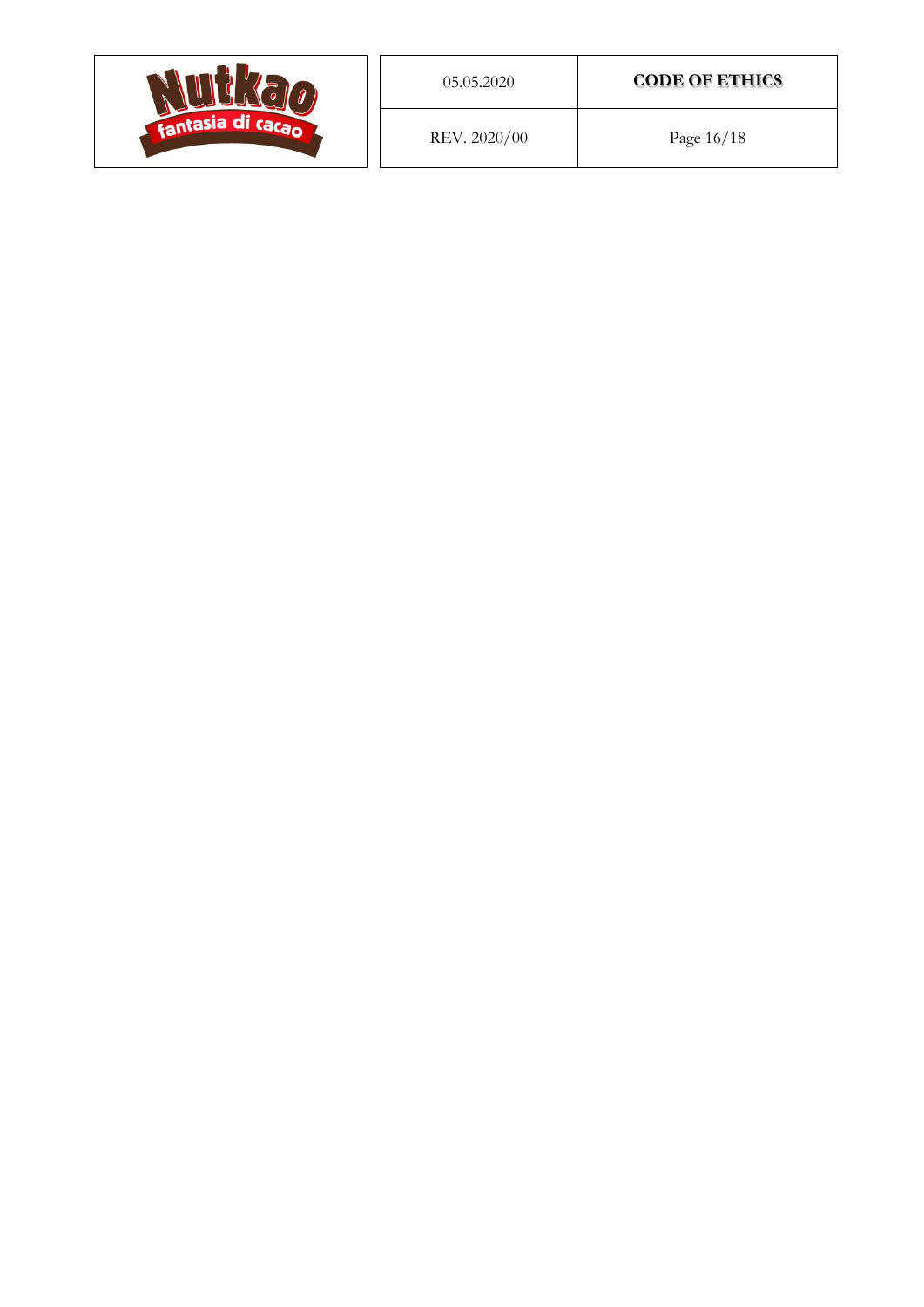## <span id="page-16-0"></span>**6. DENUNCIATION AND VIOLATIONS OF THE CODE**

All Addressees are required to report any violation of this Code to the OdV supervisory board on the basis of what the procedure concerning the management of relations with the OdV (proc. 1), contained in the MOG 231, foresees.

Third Parties are required to report any violations of this Code, alternatively:

- − in telematic form: sending the denunciation via e-mail to the address of the OdV, made available directly by the company;
- − in paper form: sending the denunciation via letter to the headquarters of the company, which shall transmit it to the OdV.

Any violations of the principles of this Code may, depending on their severity, result in the termination of the fiduciary relationship with both Addressees and Third Parties. In any case, such violations, if constituting an unlawful act as defined in the civil or penal code, can always be prosecuted according to the law.

In addition, if the violations are relevant according to D.lgs. 231/01 and the prevention protocols contained in the MOG231, this shall entail the application of the disciplinary system foreseen therein.

The OdV has been entrusted with the tasks of monitoring the functioning and the respect of the MOG231 (which features this Code as an attachment) and of guaranteeing its regular update.

The OdV, after acquiring and/or being given notice of the presumed violation of the MOG231 and/or the Code:

- verifies its relevance according to D.lgs. 231/01;
- evaluates it as not manifestly unfounded.

In cases where the notification

(1) is found relevant according to D.Lgs. 231/01, and not manifestly unfounded,

or

(2) is revealed manifestly unfounded and made with malice or gross negligence on the part of the reporting person,